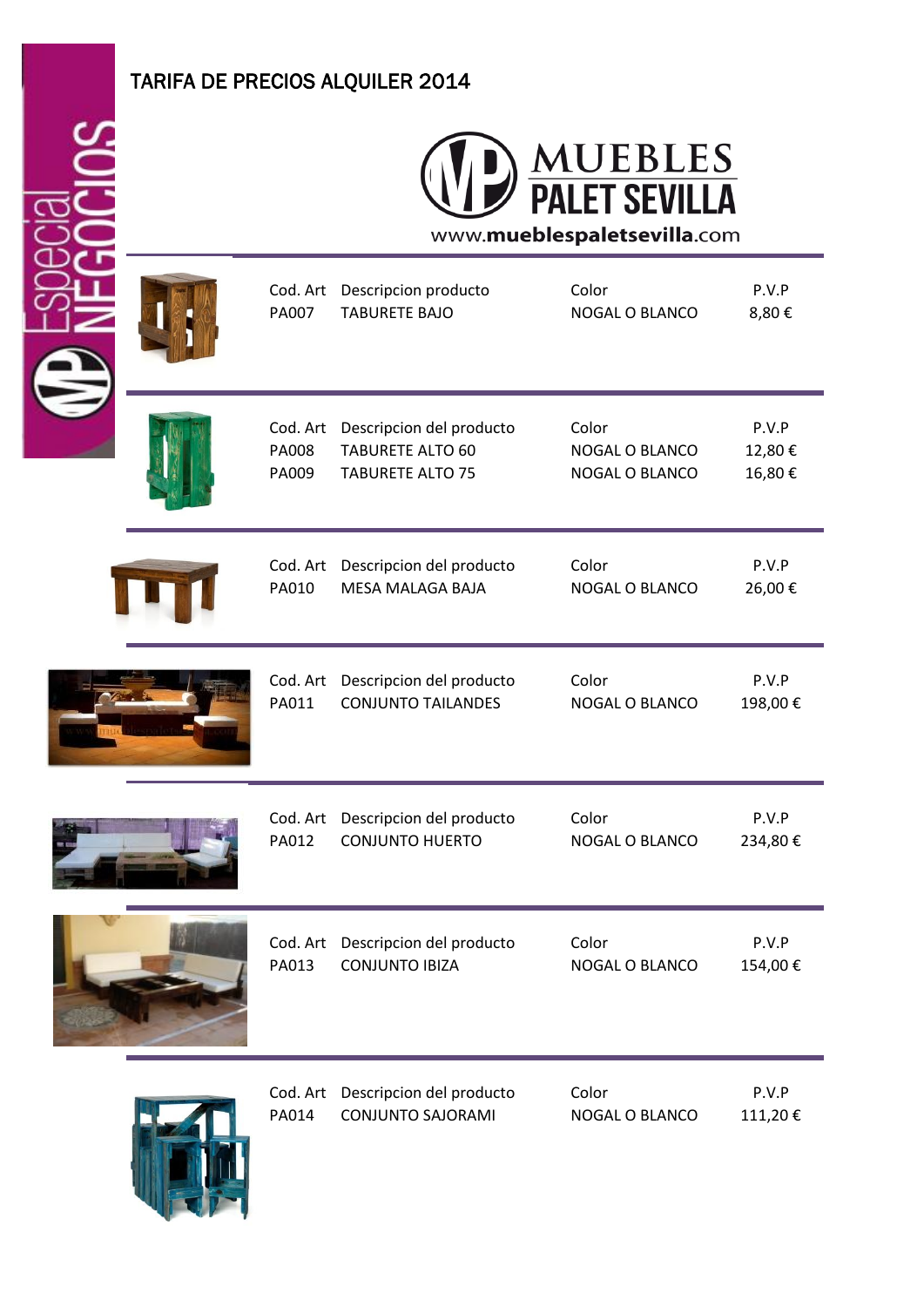

| Cod. Art Descripcion del producto | Color          | P.V.P  |
|-----------------------------------|----------------|--------|
| PA1010 CONJUNTO HUERTO XL         | NOGAL O BLANCO | 249,60 |

| <b>PA021</b><br>PA006<br><b>PA022</b> | Cod. Art Descripcion del producto<br><b>BARRA</b><br>120*60*110<br>187*60*110<br>200*60*110 | Color<br>NOGAL O BLANCO | P.V.P<br>72,00 €<br>112,00€<br>152,00€ |  |
|---------------------------------------|---------------------------------------------------------------------------------------------|-------------------------|----------------------------------------|--|
|                                       |                                                                                             |                         |                                        |  |
|                                       | Cod Art Descripcion del producto                                                            | Color                   | D V D                                  |  |



|       | Cod. Art Descripcion del producto         | Color | P.V.P    |
|-------|-------------------------------------------|-------|----------|
| PA023 | CONJUNTO MALAGA INDIVIDUAL NOGAL O BLANCO |       | 134.40 € |



|       | Cod. Art Descripcion del producto | Color          | P.V.P  |
|-------|-----------------------------------|----------------|--------|
| PA024 | CONJUNTO WEDDING                  | NOGAL O BLANCO | 75.20€ |



| Cod. Art     | Descripcion del producto | Color                 | P.V.P   |
|--------------|--------------------------|-----------------------|---------|
| PA025        | <b>ALTAR</b>             | <b>NOGAL O BLANCO</b> | 119,00€ |
| Cod. Art     | Descripcion del producto | Color                 | P.V.P   |
| PA026        | <b>MESA HUERTO</b>       | <b>NOGAL O BLANCO</b> | 34,00€  |
| Cod. Art     | Descripcion del producto | Color                 | P.V.P   |
| <b>PA027</b> | <b>CAMA BALINESA</b>     | <b>NOGAL O BLANCO</b> | 238,00€ |